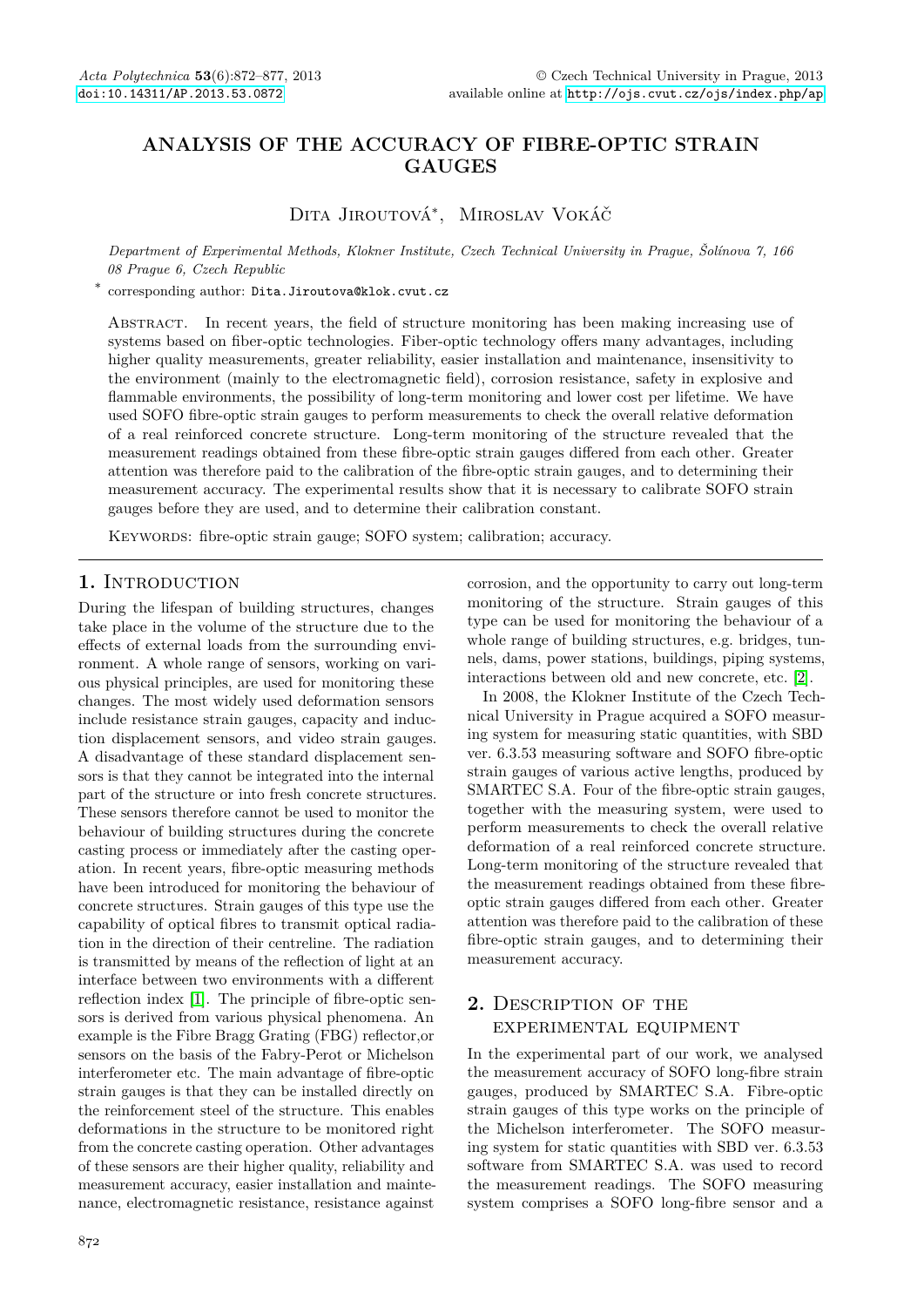<span id="page-1-0"></span>

FIGURE 1. Configuration of the SOFO system for measuring static quantities [\[3\]](#page-5-2).

<span id="page-1-1"></span>

Figure 2. Design of the SOFO long-fibre strain gauge [\[5\]](#page-5-3).

portable reading unit, and this whole system can be connected to a control computer with software. A schematic drawing of the configuration of the SOFO measurement system for measuring static quantities is illustrated in Figure [1.](#page-1-0)

The SOFO fibre-optic strain gauge comprises two parts — the active part and the passive part. The active part is formed by a polyamide tube, inside which a measuring and reference optical fibre is installed. The active part is available in the length range from 0.25 to 10 m. This part of the system is a so-called Michelson interferometer. The passive part is composed of a fibre-optic connection cable, which is available in lengths up to 50 m. The cable connection ends are fitted with E-2000 optical connectors (Figure [2\)](#page-1-1). The measurement range of this strain gauge is 0.5 % of the active length when shortened, and 1 % when extended. The working temperature range of the passive part is  $-40$  °C to  $+80$  °C, and the range of the active part is −50 °C to +110 °C. The SOFO fibre-optic strain gauge is connected by the optical connection cable to the measuring unit containing a Michelson interferometer, which is referred to as the reference interferometer. This measurement system provides deformations in absolute values by comparing data from the measuring unit and the reference Michelson interferometer.

The measuring unit also contains an internal memory. This measuring unit uses SOFO SBD (version 6.3.53) software, which can establish a database of the configurations of the connected sensors and a database of measuring project configurations, in order to control the SOFO measuring system for static measurements and to administer the measurement readings data [\[4\]](#page-5-4). The control computer with the software has two roles. Firstly, it saves the data, and, secondly, it controls the system.

## **3.** Calibrating the experimental **EQUIPMENT**

Calibration was carried out on a total of six SOFO long-fibre strain gauges of varying active length —  $0.5 \,\mathrm{m}$ ,  $1.0 \,\mathrm{m}$  and  $2.0 \,\mathrm{m}$ . The specification of the standard SOFO strain gauges used in our work is presented in Table [1.](#page-2-0) These standard fibre-optic strain gauges were calibrated under identical ambient conditions in the laboratory of the Klokner Institute. The air temperature was  $22 \pm 1$  °C and the humidity was  $45 \div 50$  %.

For the actual calibration of the SOFO fibre-optic strain gauges, a jig device was designed to hold the strain gauges and to set their initial stress length see Figure [3.](#page-2-1) The jig device was made from stainless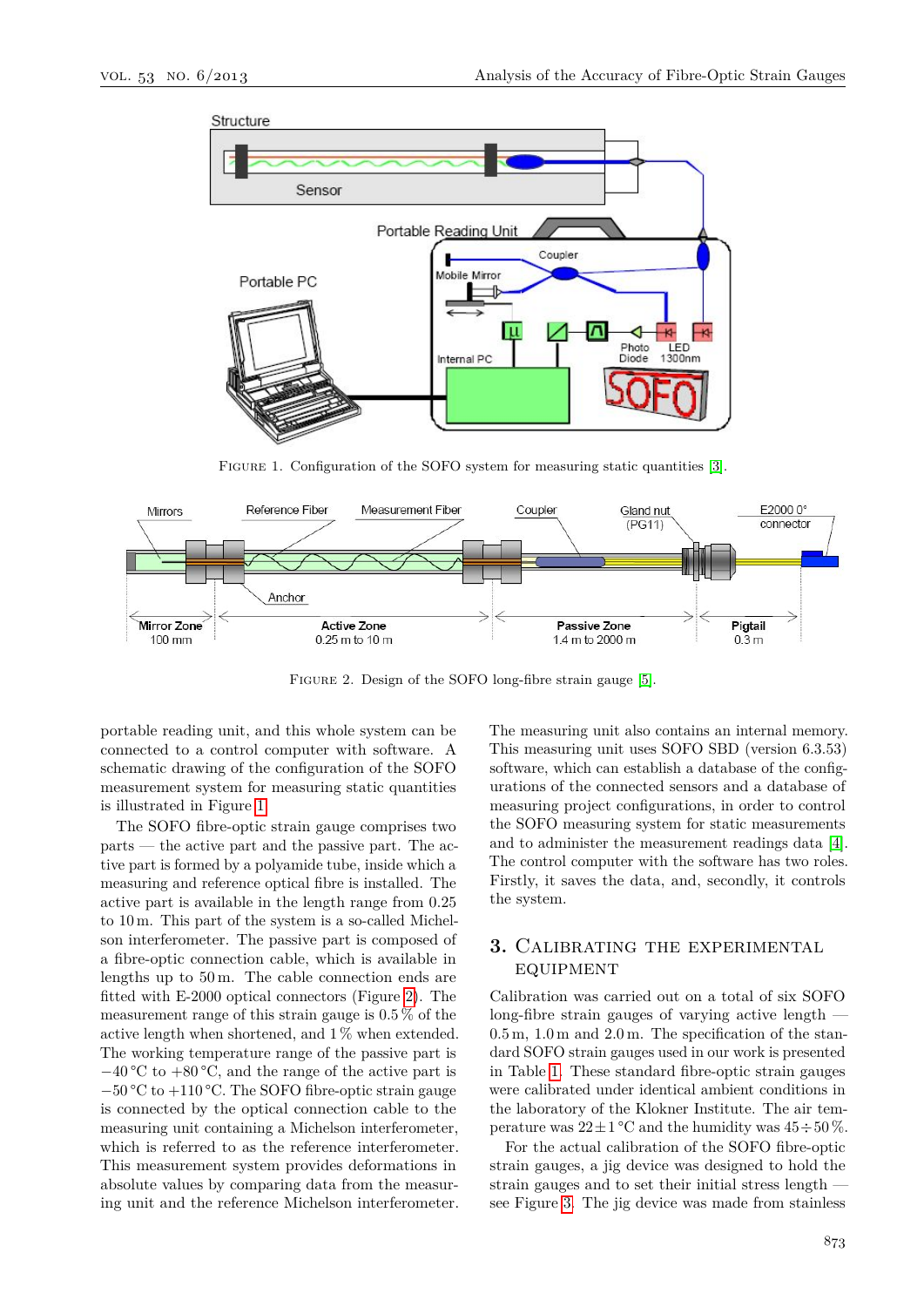<span id="page-2-0"></span>

| Sensor's serial number<br>Number SN | Active length<br>$LA$ [m] | Passive length<br>PL[m] | Initial stress length<br>$DL$ [mm] |
|-------------------------------------|---------------------------|-------------------------|------------------------------------|
| 7063                                | 0.5                       | 5                       | 37.127                             |
| 7064                                | 0.5                       | 5                       | 37.488                             |
| 9490                                | 1.0                       | 5                       | 38.623                             |
| 9491                                | 1.0                       | 5                       | 36.498                             |
| 7076                                | 2.0                       | 10                      | 36.358                             |
| 7077                                | 2.0                       | 10                      | 35.645                             |

Table 1. Specification of the calibrated standard SOFO fibre-optic strain gauges.

<span id="page-2-1"></span>

Figure 3. Calibration of SOFO fibre-optic strain gauges of active length LA 1 m.

steel and had two main parts (A and B). The function of these parts was to fasten the fibre-optic strain gauge that was being calibrated. Part A could be moved along the calibration route, depending on the active length of the sensor. Part B allowed deformation changes to be continuously set. A Somet inclinometer with a range of 1 mm and accuracy of 0.001 mm was used for setting the changes in deformation.

#### **4.** Experimental works

The manufacturer of SOFO fibre-optic strain gauges provides the value for initial stress length DL in the Technical Sheet of each sensor. The sensor should be stressed to this value during installation. In the course of the experimental works, calibration constants were derived and the measurement accuracy was determined as a function of the initial stress length.

Calibration of the SOFO fibre-optic strain gauges commenced by setting the strain gauge to the initial stress length declared by the manufacturer (value DL). The initial stress length set in this way was recorded by the SOFO portable reading unit, and a zero value was set on a Somet inclinometer, and was also entered into the measuring application. From this initial state, the SOFO fibre-optic strain gauge was then stretched and compressed by  $\pm 0.5$  mm in steps of 0.01 mm. The displacement values were checked on the inclinometer. After each step, a reading was taken of the stress length of the fibre-optic strain gauge, and the set real value of the displacement was read off the inclinometer. This process was repeated five times for each initial stress length. An example of a recording is presented

in Figure [4.](#page-3-0) After five repetitions, the initial stress length was changed, and the stressing process was repeated five times. For each fibre-optic strain gauge, the calibration was carried out for the declared initial stress length (DL) and for at least five other stress length values.

The displacements as a function of time obtained from the inclinometer,  $\Delta L_{\rm H}$ , were then plotted against the displacements obtained from the SOFO fibre-optic strain gauge,  $\Delta L_{\text{SOFO}}$ , for the repeated measurements of  $\pm 0.5$  mm displacement in 0.1 mm steps for each initial stress length. A linear regression curve was then fitted through the measurement readings, and the calibration constant  $k_i$  (see Figure [5\)](#page-3-1) was determined from the regression equation

$$
\Delta L_{\rm H} = k_i \cdot \Delta L_{\rm SOFO}.
$$

For the five repeated measurements of a single initial stress length, the calibration constants  $k_i$  in equation 1 were then obtained by means of the least square method. An example of the five calibration constants  $k_i$  obtained in this way for a fibre-optic strain gauge of active length 1 m is presented in Figure [5.](#page-3-1) For each value of the initial stress length, the calibration constants  $k_i$  determined in this way were used to derive the value of the resultant calibration constant k, described by an average value  $\overline{k}$  and the limits of a 95% reliability interval [\[6\]](#page-5-5)

$$
k = \overline{k} \pm \frac{s \cdot t_{(m-1);0.05}}{\sqrt{m}},
$$

where  $t_{(m-1),0,05}$  is a coefficient of Student's *t*-distribution for a 5 % level of significance, *m* is the number of repeated measurements for each initial stress length, and *s* is a standard deviation.

#### **5.** Measurement results

The calibration procedure and the calculations to determine the limits of a 95 % reliability interval have been described above. The values obtained in the calibration of six fibre-optic strain gauges of varying active lengths  $(0.5 \,\mathrm{m}, 1 \,\mathrm{m} \text{ and } 2 \,\mathrm{m})$  have been plotted as graphs depicting the spread of calibration constants together with a 95 % reliability interval as a function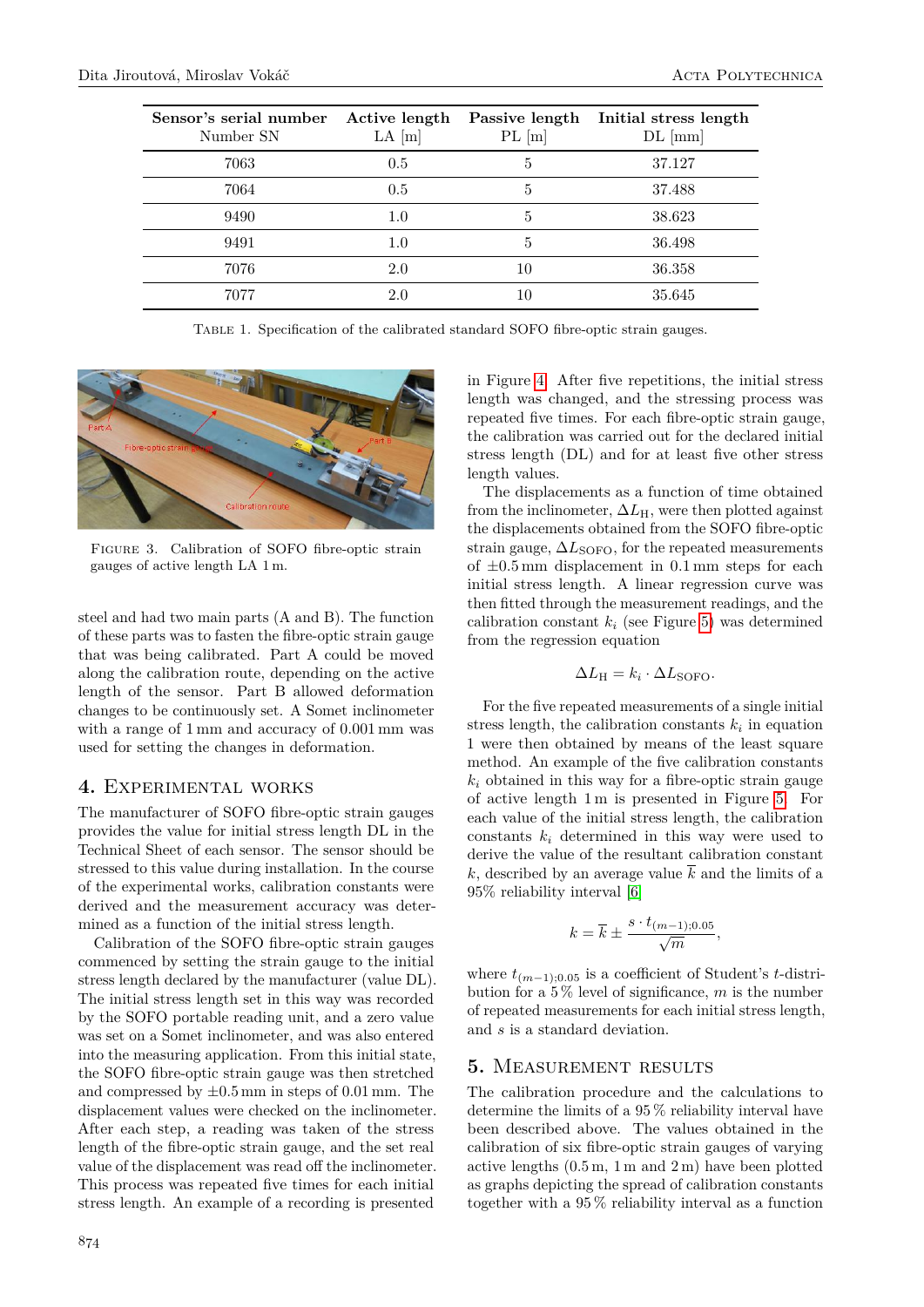<span id="page-3-0"></span>

<span id="page-3-1"></span>Figure 4. An example of displacements obtained from the Somet inclinometer and the initial stress length of the SOFO fibre-optic strain gauge with a 0.1 step obtained during calibration, as a function of time (SN 9490; LA 1.0 m; DL 36.623 mm; initial stress 38.657 mm).



Figure 5. An example of displacements determined by the inclinometer and by the SOFO fibre-optic strain gauge for five repeated measurements with a fitted regression curve and calibration constants for the given initial stress value.

of the initial stress length — see Figures [6](#page-4-0) to [8.](#page-4-1) Each graph depicts the functions for two strain gauges of identical active length. In addition, the initial stress length recommended by the manufacturer (DL) is shown for each function.

#### **6.** Conclusion

Calibrations of six SOFO sensors showed that the spread of calibration constants as a function of the initial stress length is similar for sensors of identical active length. However, this does not apply to strain gauges of other active lengths. For example, Figure [7](#page-4-2) shows that the calibration constant *k* of a SOFO strain gauge of active length 1.0 m changes considerably with the value of the initial stress length, whereas for a SOFO strain gauge of active length 2.0 m the value of the calibration constant is almost independent of the initial stress length (Figure [8\)](#page-4-1). The graphs also show that the greater the value of the initial stress length of the SOFO strain gauge, the closer the calibration constant is to the limiting value, and the dispersion is reduced.

The spreads of the calibration constants show that it is necessary to calibrate SOFO strain gauges, and to determine their calibration constant, before they are used. When the sensors are being installed in the structure, it is necessary to achieve the highest possible initial stress length value, as this will guarantee that the constant will be close to the limiting value, and that the highest possible accuracy will be achieved.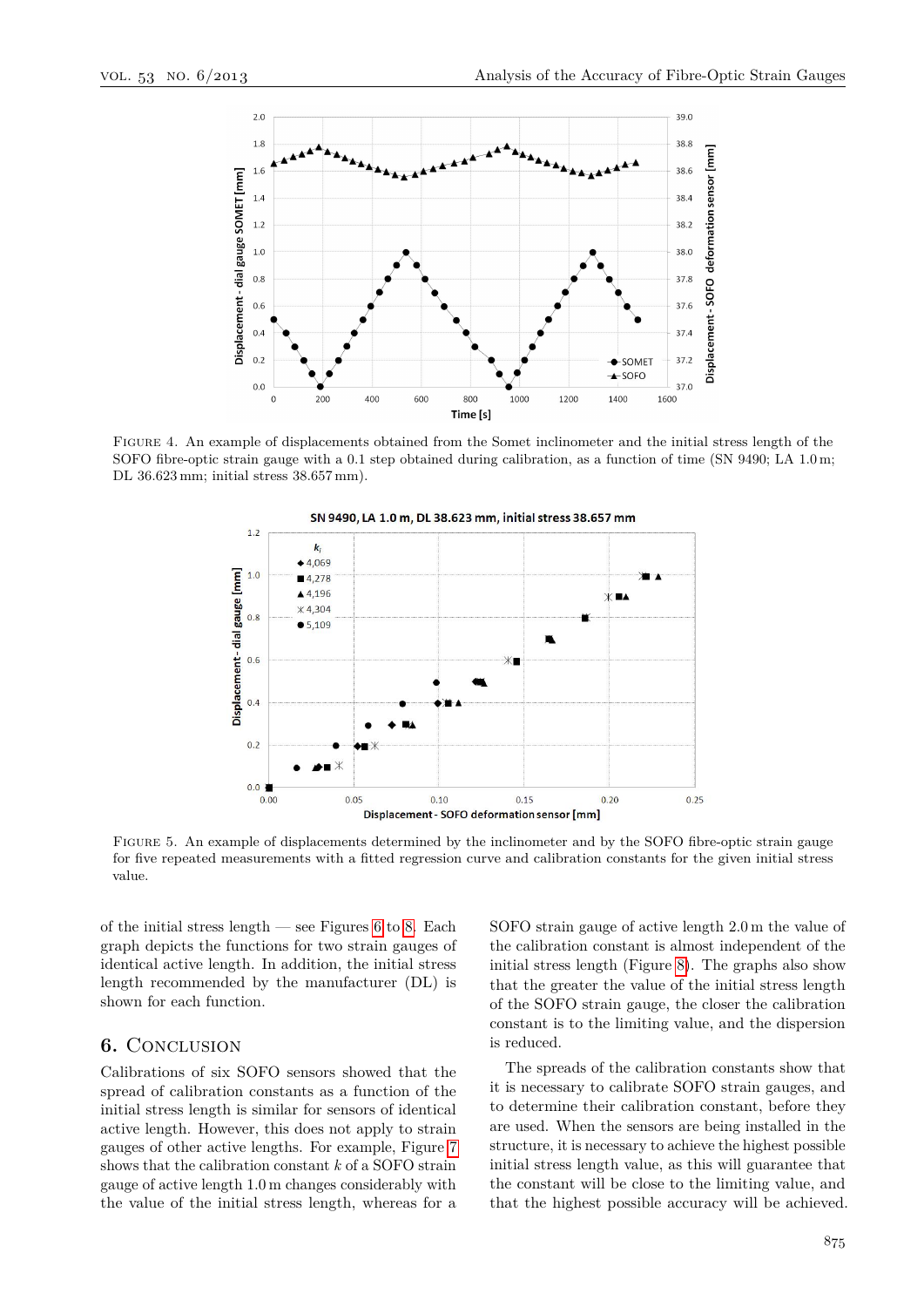<span id="page-4-0"></span>

<span id="page-4-2"></span>Figure 6. Calibration constants in a 95 % reliability interval of SOFO fibre-optic strain gauges of active length LA  $0.5\,\text{m}$  — SN 7063 (required stress length DL 37.127) and SN 7064 (required stress length DL 37.488).



<span id="page-4-1"></span>FIGURE 7. Calibration constants in a 95% reliability interval of SOFO fibre-optic strain gauges of active length LA  $1.0 \text{ m} - \text{SN } 9490$  (required stress length DL 38.623) and SN 9491 (required stress length DL 38.498).



Figure 8. Calibration constants in a 95 % reliability interval of SOFO fibre-optic strain gauges of active length LA 2.0 m — SN 7076 (required stress length DL 36.358) and SN 7077 (required stress length DL 35.645).